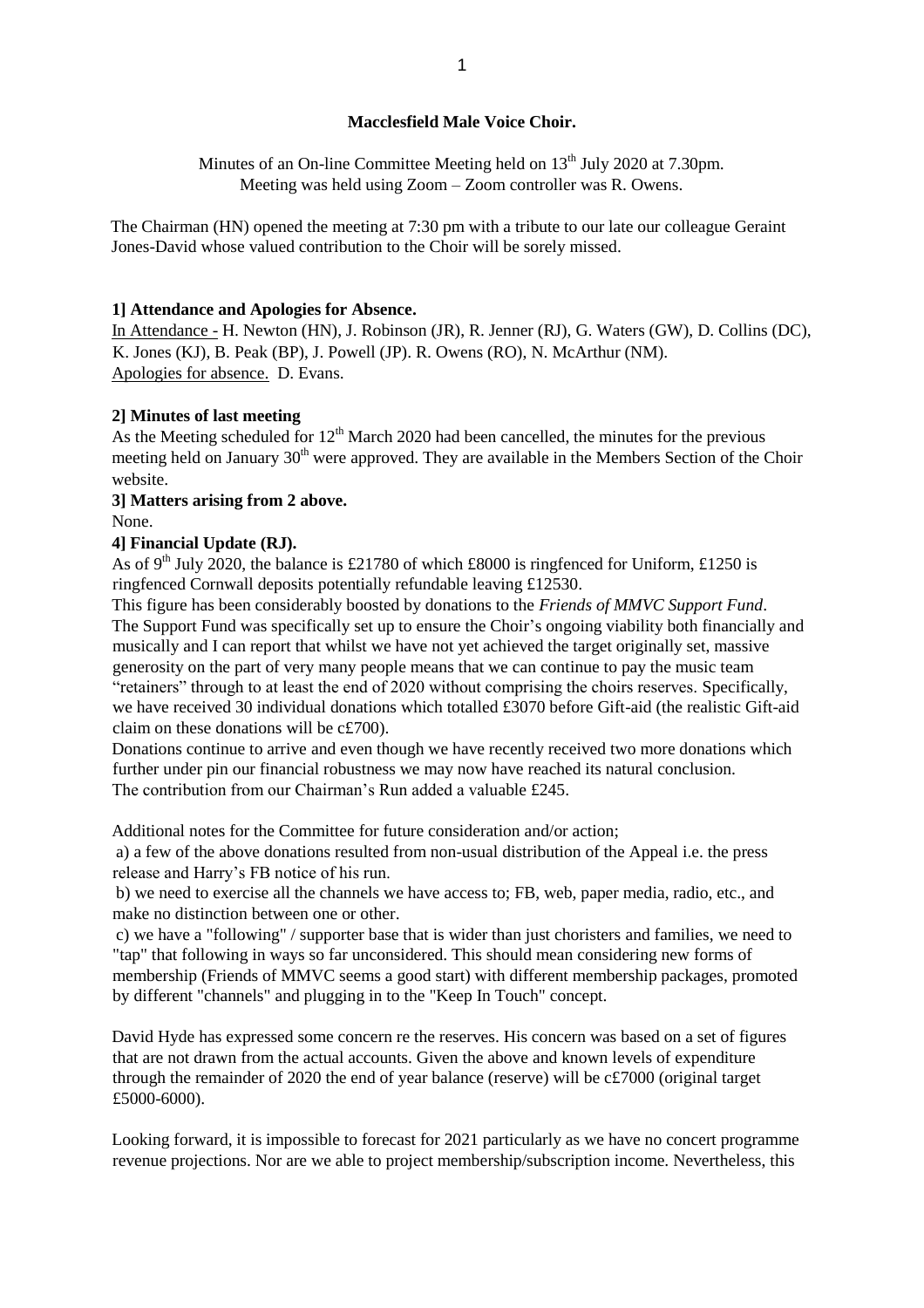level of reserve is sufficient to enable three months of operation (i.e. end of March 2021) with no significant income and still maintain an adequate reserve.

## **5] Uniform Project Update (RJ)**

For obvious reasons there have not been massive strides forward but we did manage to get in two more meetings and schedule a number of activities to bring the project to a close. We defined 'close' as the purchase and distribution of uniforms, but because of the Covid pandemic regrettably that is still at some unspecified point in the future.

The Project Group has resolved down to a core group of David Hyde, Keith Jones, Dave Collins, Martin Tute, Bryan Peak, and me. Sadly, Geraint's passing, shortly into the lockdown period, robbed us of a valuable member.

Importantly we have been in contact with both funding agencies (National Lottery and Macclesfield Town Council) to confirm that, whilst the project timescales are necessarily extended, there is no imminent likelihood of the grants having to be returned. These monies remain "ring-fenced" within the Choirs account so will not be used for any other purpose.

As a reminder, the new uniform will be a navy-blue lounge suit with three different colour shirts and three different ties. The shirts will be plain (not dress) in some shade of blue, white and pink. Two of the ties will be plain in some shade of; ruby red and a gold. The third tie will be a club tie with three stripes and a choir logo. The ties will be 'clip-on'. There will be three pocket squares with colour/pattern to match the uniform combination. It is hoped that the whole uniform will be provided in a badged uniform carrier.

We have agreement from the Committee that the uniform when it arrives will be delivered with a strict Dress Code (no point having a nice new uniform and wearing a crumpled shirt for instance) and an Ownership Code (the uniform will remain a Choir asset so we have to define terms of loan).

The remaining project work has been around choosing colour and pattern schemes and identifying suppliers. We have agreed shirt colours of blue, white and pink shirts but need to confirm shades and suppliers. The three colours for ties and squares we were looking to mix-and-match were burgundy/deep red, yellow/gold and a shade of blue. So again, shades and suppliers to be agreed. For the "club tie", we have discussed varying widths of the stripes and colour combinations and have been working initially with Maccravets on possible designs.

Finally, we have undertaken a "sense check" and tried to imagine how we (the Choir) might combine this equipment for the various Event types we attend; Gala, funeral, wedding, Care Home, small church, Christmas etc. So far it works really well.

#### **6] Future Strategy Project (KJ).**

In our recent Strategy session, distributed to the membership on  $6<sup>th</sup>$  July 2020, we established a medium-term plan which foresees an increased Marketing and PR activity. John Powell has put a brief summary together of where we want to go with Marketing and PR.

In it, we aim to establish the Marketing and PR implications of that medium-term plan, particularly for the period July 2020 to March 2021

Summary of Medium-term plan-

The main components of the plan relevant to Marketing and PR are (in no particular order)

A repertoire and performance style more adaptable to different audiences

 A desire to slightly increase the reach and penetration of the Choir's image and capabilities, particularly in respect of online presence.

 A recommencement of rehearsals in January 2021 (assumed) followed by a series of concerts and other events (yet to be determined) from around March 2021

A need to increase membership particularly in the age group 35 to 55.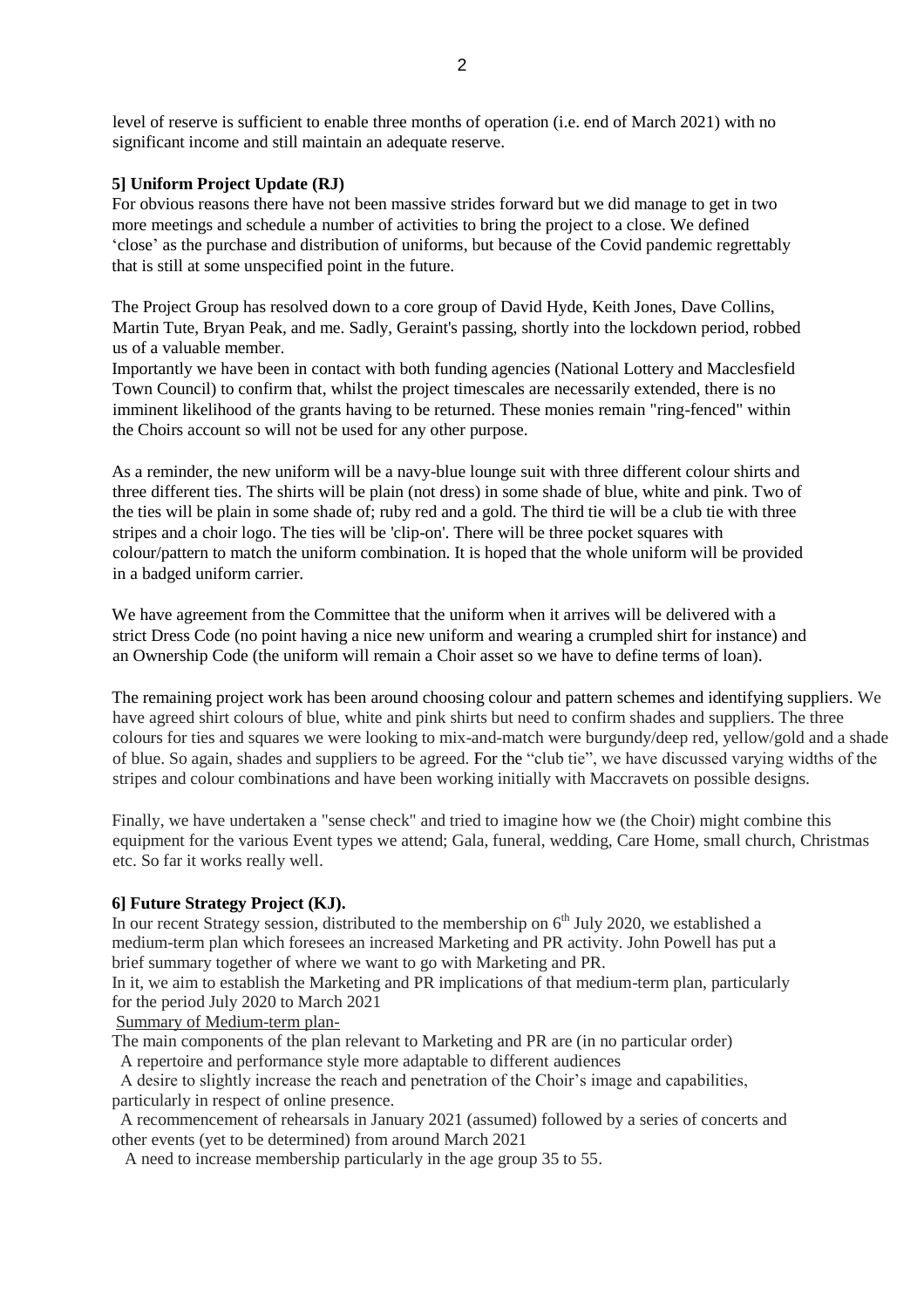A desire to improve and deepen relationship between MMVC and other Macclesfield organisations, including the Council, the Town at large, sports and other social organisations etcetera. Next steps -

We need to establish the implications of these changes to our ambitions in respect of Marketing and PR, even though they reflect an extension of our existing activity rather than a change of direction. Having done that, the following actions are appropriate:

Identify channels to be exercise.

Establish main messages to ensure coherence of message across channels

Establish budget and resourcing requirements

Produce material suitable for dissemination.

KJ went on to say that the reaction to the call for help had been negative. Not one member had volunteered, and he issued an urgent repeat request for help in PR and Marketing.

New website - (At this stage Tim Neal and Mike Batson joined the meeting).

The website is developing to plan. Tim, Mike, David Hyde and others are working with the developers.

It is felt that the website should carry an updated Future Events Diary as soon as possible.

## **7] New choir logo - RO**

The committee were reminded that the purpose of a logo is to be an easily recognisable image. It is not a badge or coat of arms.

A survey showed that MMVC was common to a number of other organisations and, to avoid confusion, the logo would identify us as *Macc MVC* in future.

The Strategy Group, in conjunction with RO, have been evaluating various proposals for a new logo and narrowed it down to 3 which were presented.

#1 was chosen unanimously by the Committee. It has **Macc MVC** superimposed on a representation of soundwaves (as would be shown on an oscilloscope). The basic colourway is; *white lettering* over a *blue soundwave* on a *black ground*. This closely resembles the Macclesfield town colours. This colourway can be changed as required.

### **8] Section Representatives -**

T1 – Nothing to report.

T2 - Nothing to report.

B1 - Nothing to report.

B2 - Nothing to report.

#### **9] Events Secretary –**

HN reported that he had received a letter from Martin Tute tendering his resignation as Events Secretary. HN has replied thanking Martin for all his hard work.

Because it is unlikely that we will be holding any Events in the near future and that we are reviewing our ongoing annual commitments (see below) we will not be replacing Martin at this stage. However, we are in discussion with someone to take up the position of Events Controller.

RO wants us, in future, to hold no more than 6 significant Events locally a year.

The concert with Jess Gillam is fixed for 24<sup>th</sup> July 2021. HN has booked St.Michaels.

With the exception of Backbeat, no joint concerts.

Investigate events in Knutsford and Congleton.

We should participate in a Christmas Service in town but not hold a full Carol concert as we have in Langley. HN will contact St Michaels.

JP will look into a service in St Oswalds Bollington.

Bollington Primary school event - JR will progress this with Martin Tute.

# **10] Change to Rule 4 – GW**

With the exception of The President, all committee members and Choir officers come up for election at the next AGM.

a) GW feels that the current Rule 4 requirement for the Chairman to serve 3 years may well prove offputting to possible candidates and suggests it should be changed to read something similar to "The Chairman's period of tenure should not exceed 3 consecutive years". The Committee considered this is not yet necessary but would review it later in the year.